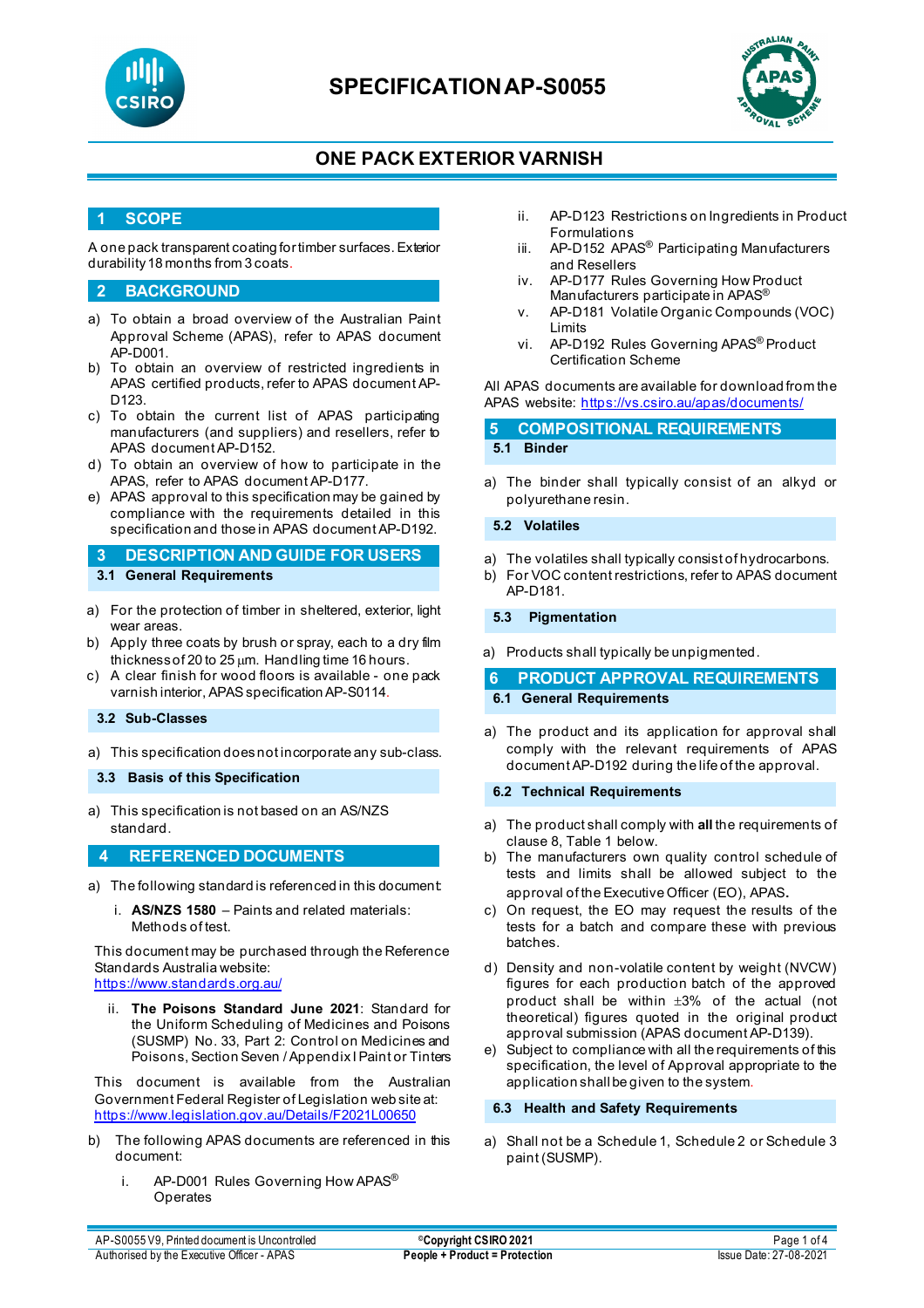



## **ONE PACK EXTERIOR VARNISH**

- b) The manufacturer's Safety Data Sheet (SDS) must be studied closely prior to using the product and complied with during use of the product.
- c) Since the varnish contains a hydrocarbon solvent, the wet paint is flammable and should be stored away from all sources of heat or ignition. Care should be taken to avoid contact with the skin by the use of protective clothing and barrier cream.
- d) Component containers should be resealed immediately after use and good ventilation provided during use to minimise the risk of fire or explosion and the long-term toxic effects of absorption of the vapour into the lungs. A full-face air fed respirator should be used when spraying. All pumping equipment should be adequately earthed.
- e) Products intended for sale in Australia shall comply with all the requirements of the SUSMP. Products intended for sale in other countries shall comply with all local WHS and environmental requirements.
- f) The product shall comply with all requirements of clause 6.3 and 6.4 of APAS document AP-D192.

## **7 APPENDIX A**

**Method for the Determination of Colour**

- a) Equal portions of the material and the standard solution shall be placed in similar thin walled clear glass tubes about 1 cm internal diameter and about 10 cm long.
- b) The colour comparison shall be made by placing the tubes close together and viewing them transversely in transmitted light.
- c) The colour standard shall consist of a freshly prepared solution of 1.25 gm of iodine, 6.8 gm of crystallised nickel sulphate (NiSO4.7H2O) and 3 gm of pure potassium iodide (free foam iodate) in 100 mL of water.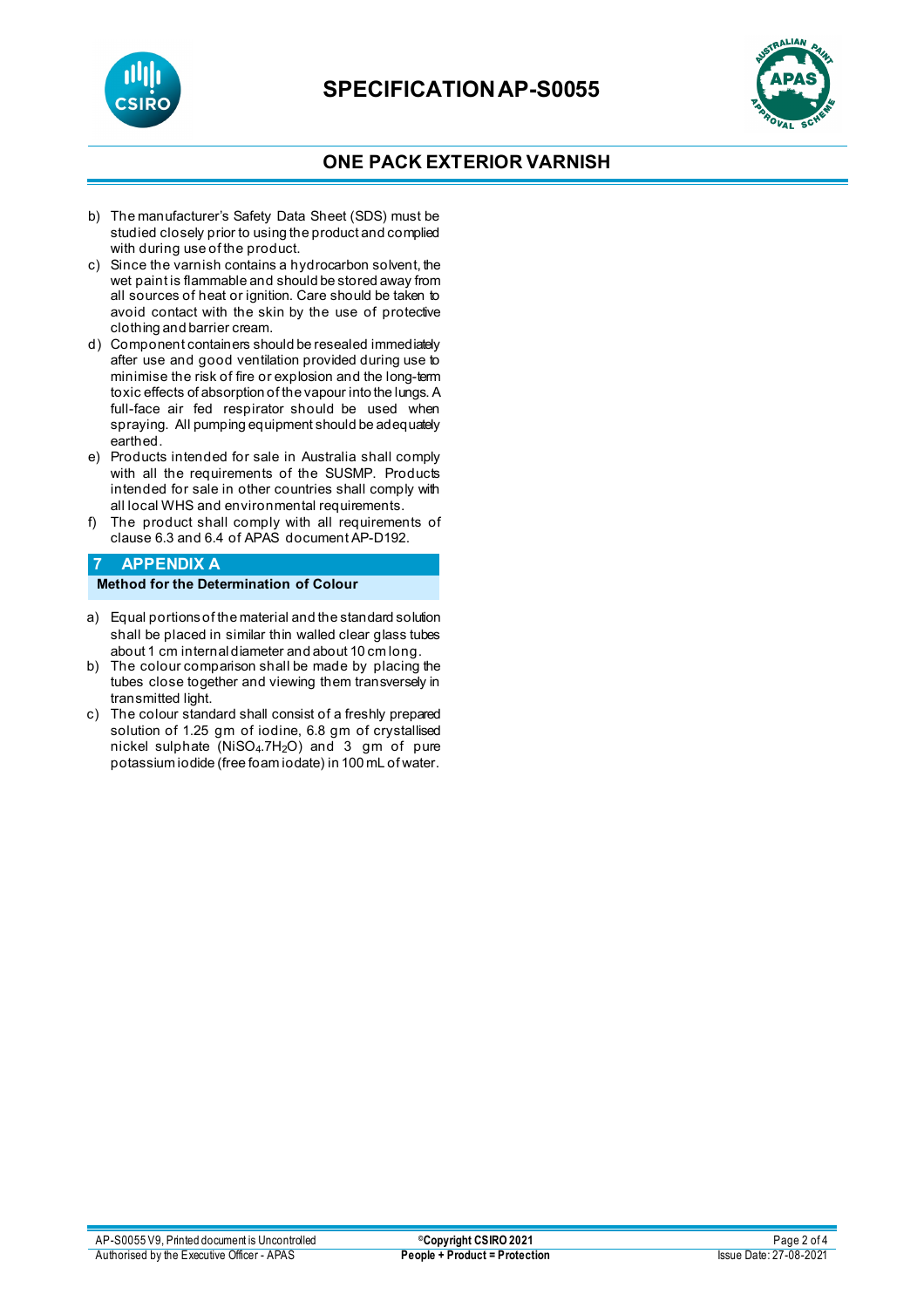

# **SPECIFICATIONAP-S0055**



# **ONE PACK EXTERIOR VARNISH**

# **8 TABLE 1: PERFORMANCE PROPERTIES**

| <b>TEST</b>                                               | <b>AS/NZS</b><br>1580<br><b>METHOD</b> | <b>REQUIREMENTS</b>                                                                                                                                                                                                                             |
|-----------------------------------------------------------|----------------------------------------|-------------------------------------------------------------------------------------------------------------------------------------------------------------------------------------------------------------------------------------------------|
| Preliminary Examination                                   | 103.1                                  | To be readily reincorporated. Shall be a clear, bright liquid free of<br>any sediment, gel, lumps or skin.                                                                                                                                      |
| <b>Skin Formation</b>                                     | 203.1<br>Method B                      | No skin or gelparticles to be formed.                                                                                                                                                                                                           |
| Viscosity                                                 | 214                                    | Method and result to be recorded.                                                                                                                                                                                                               |
| <b>Application Properties</b><br>- Brushing<br>- Spraying | 205.1<br>205.2                         | Shall show satisfactory application properties and the dry film shall<br>be free of defects.<br>With the addition of not more than 5% thinners, shall show<br>satisfactory application properties and the dry film shall be free of<br>defects. |
| Surface Dry Condition                                     | 401.1                                  | Maximum 6 hours.                                                                                                                                                                                                                                |
| Hard Dry Conditions (Mechanical<br>Thumb Test)            | 401.6                                  | Maximum 16 hours.                                                                                                                                                                                                                               |
| <b>Bend Test</b>                                          | 402.0                                  | No cracking or flaking using a 6 mm mandrel after stoving at 100°C<br>for 2 hours and allowing to cool.                                                                                                                                         |
| Resistance to Water at Room<br>Temperature                | 455.1                                  | Not more than slight whitening or dulling, and to recover completely<br>in 2 hours.                                                                                                                                                             |
| Colour                                                    | Clause 7,<br>Appendix<br>A             | Not to be darker than the standard.                                                                                                                                                                                                             |
| Specular Gloss                                            | 602.2                                  | $\geq$ 85 units at 60°.                                                                                                                                                                                                                         |
| Finish                                                    | 603.1                                  | Shall have a bright, uniform clear finish free from any visible defects.                                                                                                                                                                        |
| Reincorporation after Storage                             | 211.2                                  | To comply with all the preceding requirements after 18 months<br>storage at ambient temperature. In addition, the viscosity shall be<br>within 5% of the initial result.                                                                        |
| <b>VOC Content</b>                                        | <b>APAS</b><br>AP-D181                 | Refer to APAS document AP-D181 for method and limits.<br>If the APAS specification is not listed on AP-D181, a declaration<br>$\bullet$<br>of VOC content is still required.                                                                    |